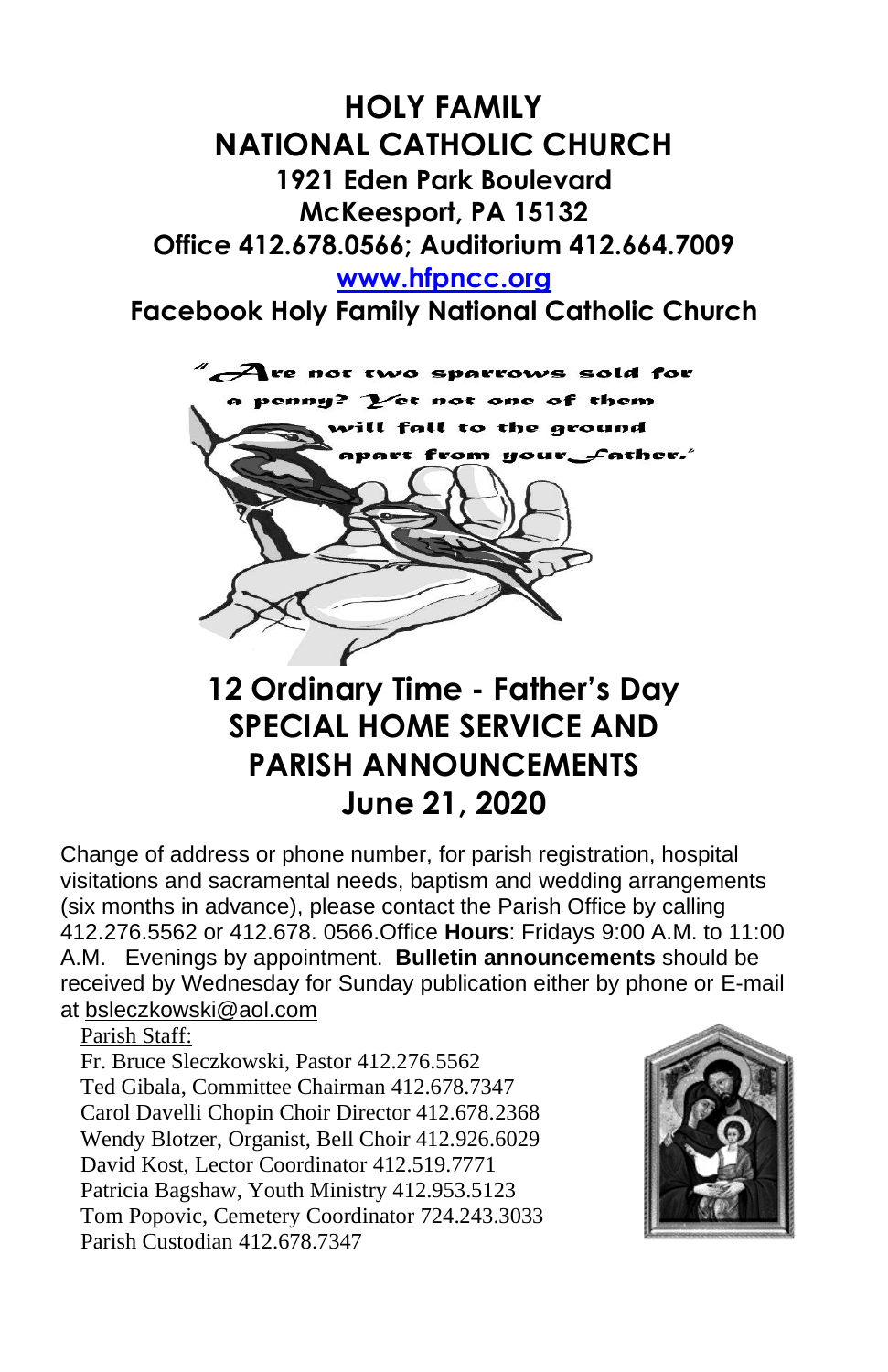# **June is Sacred Vocations Month-Pray for the increase of Sacred Vocations in our Church Don't forget the Clergy Pension Fund This Week**

### **Sunday, June 21, 2020 12 Sunday Ordinary Time Father's Day**

Deacon Service 9:00 A.M.

Deacon David Nichol will be presiding while Fr. And Marian will be away attending a family funeral. Father can be contacted by calling 412.494.8276. Give a warm welcome to Deacon Dave.

**Sunday, June 28, 2020 13 Sunday Ordinary Time** Holy Mass 9:00 A.M. **+Vince & Victoria Leo** Int. Steffania Piekielek; **+Issac Johnson** Int. Family and Friends

These are the recommendations from the Prime Bishop and the Bishops of the church. The Church doors will be open for all the celebrations, but it is recommended to stay home or keep a social distance if attending the liturgy.

# **A Reminder:**

Although we are in the Green Zone, you should not be congregating in the narthex before and after Mass, and face masks are still required to be worn during Mass as well as social distancing in pew seating and receiving communion. The pandemic is still not over and by practicing these precautions, it will ease concerns for parishioners who would like to begin attending Mass if we all cooperate



keeping to the recommendations. Soon we will be worshipping on a regular basis. We will continue keeping the worship center safe by sanitizing the Church before each service.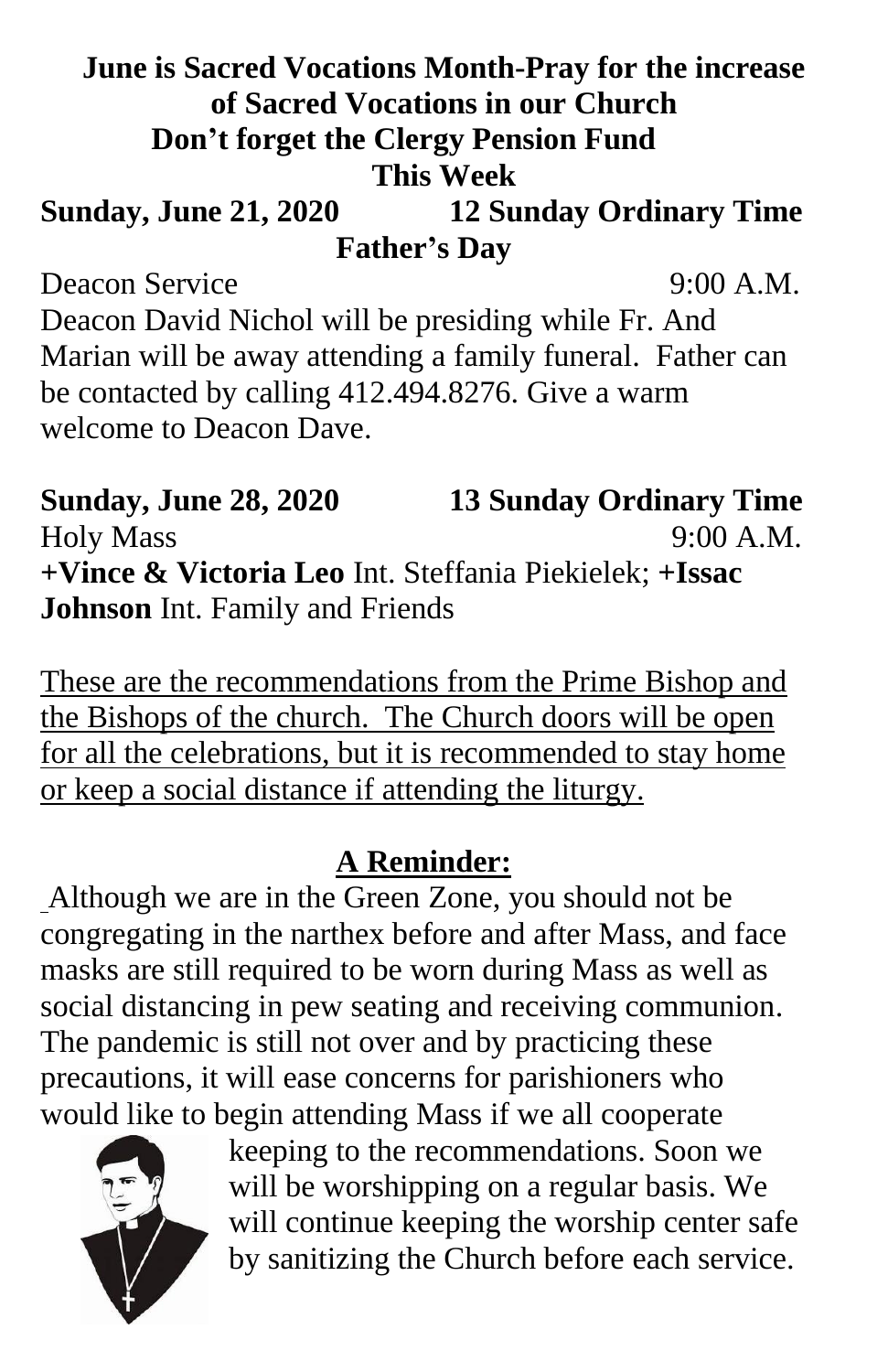Always check the Website or Facebook for any new recommendations.

**1 Peter 5:7** "Cast all your anxiety on him because he cares for you."

### **Sacred Vocation Prayer**

Lord Jesus Christ, You have told us that there is plenty of harvest in Your Fathers garden, but the laborers are few. We pray for vocations in our PNC Church. Help our parents to mentor their sons to realize the call to Sacred Vocations. Help our priests and deacons so that they may also be perfect role models to the young ones and mentor them to pray and take up the sacred vocation of serving the church of Christ. Lord, make us Your laborer's in Your farm and give the strength to work for You. Help us do our part and we will get our wages on the last day. Amen

## **Father's Day Prayer**

GOD OUR FATHER, WE GIVE YOU THANKS AND PRAISE FOR FATHERS YOUNG AND OLD.WE PRAY FOR YOUNG FATHERS, NEWLY EMBRACING THEIR VOCATION; MAY THEY FIND COURAGE AND PERSEVERANCE TO BALANCE WORK, FAMILY AND FAITH IN JOY AND SACRIFICE.WE PRAY FOR OUR OWN FATHERS AROUND THE WORLD WHOSE CHILDREN ARE LOST OR SUFFERING; MAY THEY KNOW THAT THE GOD OF COMPASSION WALKS WITH THEM IN THEIR SORROW. WE PRAY FOR MEN WHO ARE NOT FATHERS BUT STILL MENTOR AND GUIDE US WITH FATHERLY Happy LOVE AND ADVICE. WE JAURULU S REMEMBER FATHERS,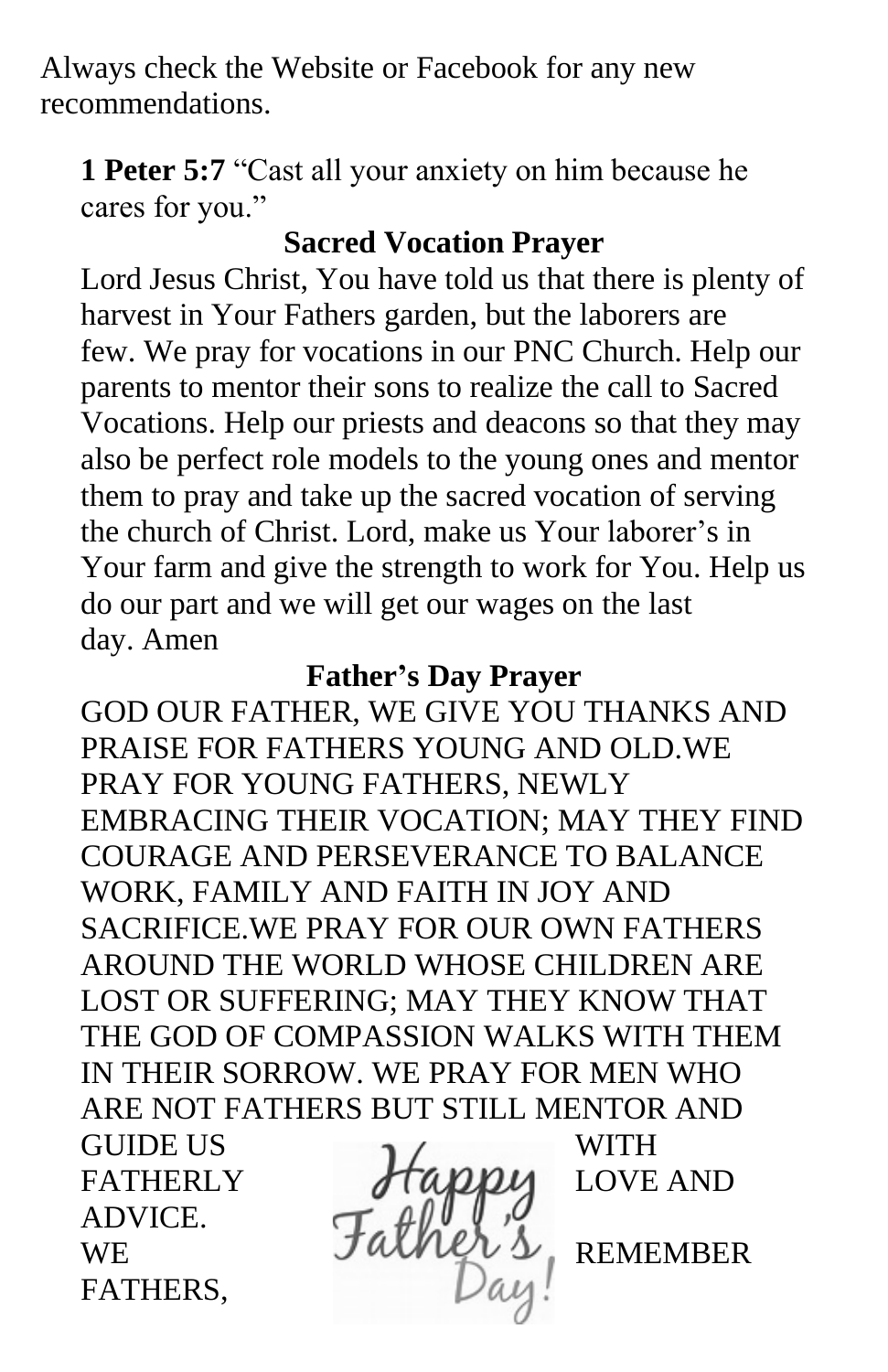### GRANDFATHER, AND GREAT GRANDFATHERS

| T | G | н | ı |   | D | А | γ | ľ | А | AFRAID                            |
|---|---|---|---|---|---|---|---|---|---|-----------------------------------|
| н | s | 0 | U | S | А | N | γ | F | D | CLEAR<br>$t_{r_{\rho}}$           |
| G | Ε | W | L | D | N | D | R | 0 | E | DARK<br>DAYLIGHT                  |
|   | D | H | 0 | E | А | А | Α | W | S | <b>WHISPERS</b>                   |
| ι | E | ı | P | Ŕ |   | F | E | ι | T | KILL                              |
| γ | c | s | K | D | R | L | L |   | R | SOUL                              |
| А |   | P | ı | N | L | А | C | L | ٥ | <b>DESTROY</b><br><b>SPARROWS</b> |
| D | А | E | Н | U | F | Ε | P | K | γ | PENNY                             |
| A | R | R | 0 | н | R | А | P | S | T | <b>HEAD</b>                       |
| s | Ε | S | P |   | H | W | ٥ | S | E | <b>HUNDREDS</b>                   |

WHO ARE NO LONGER WITH US BUT WHO LIVE FOREVER IN OUR MEMORY AND NOURISH US WITH THEIR LOVE. AMEN"

#### **12th Sunday in Ordinary Time Word Search**

**Honor Your Father on Father's Day**

On Father's Day we will pray for and honor all of our fathers, both lay and clergy, past and present, to express our gratitude, remembrance and love for all they have done for our families and for our Church. For the continued support of our Clergy Pension Fund, and to acknowledge ALL FATHERS, we will publish, beginning in the June issue of God's Field – Rola Boża your name and the name of the father you wish to acknowledge or remember. For each acknowledgement or remembrance, we are requesting a minimum donation of \$25.00, payable to the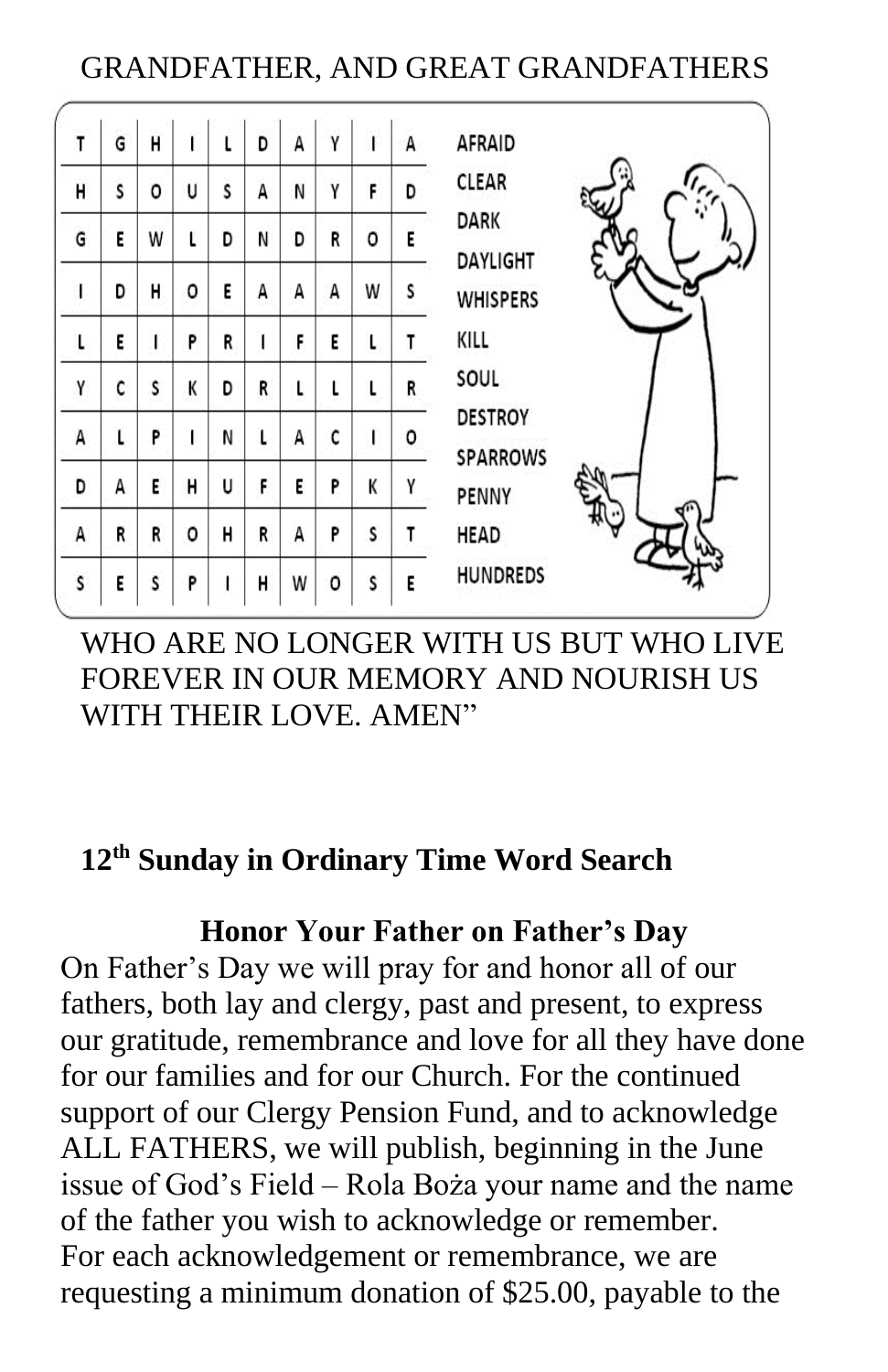Clergy Pension Fund PNCC. This effort will have a twofold effect for us, by acknowledging or remembering our fathers, lay or clergy, for all they have done for us and also to bolster our Clergy Pension Fund in order to show our continued support for our Clergy, our Church fathers, who make so many sacrifices each day in the service of God and to us and our Church.

All donations received go to support the Clergy Pension Fund of the Polish National Catholic Church. Please complete the form and submit it with your minimum donation of \$25.00 per name, to:

Clergy Pension Fund National Church Center 1006 Pittston Avenue Scranton, PA 18505

Please make the checks payable to: "Clergy Pension Fund P.N.C.C."

| Honored                  |             | Remembered |  |  |
|--------------------------|-------------|------------|--|--|
| Name                     |             |            |  |  |
| Father                   | Grandfather | Priest     |  |  |
| Honored or Remembered by |             |            |  |  |
|                          |             |            |  |  |
| Telephone Number         |             |            |  |  |

## **Congratulations to our 2020 Graduates**

**Fred Angel Jr.:** Geneva College graduating with 2 degrees: Bachelor of Science in Engineering and Bachelor of Science in Chemistry. Final GPA 4.0,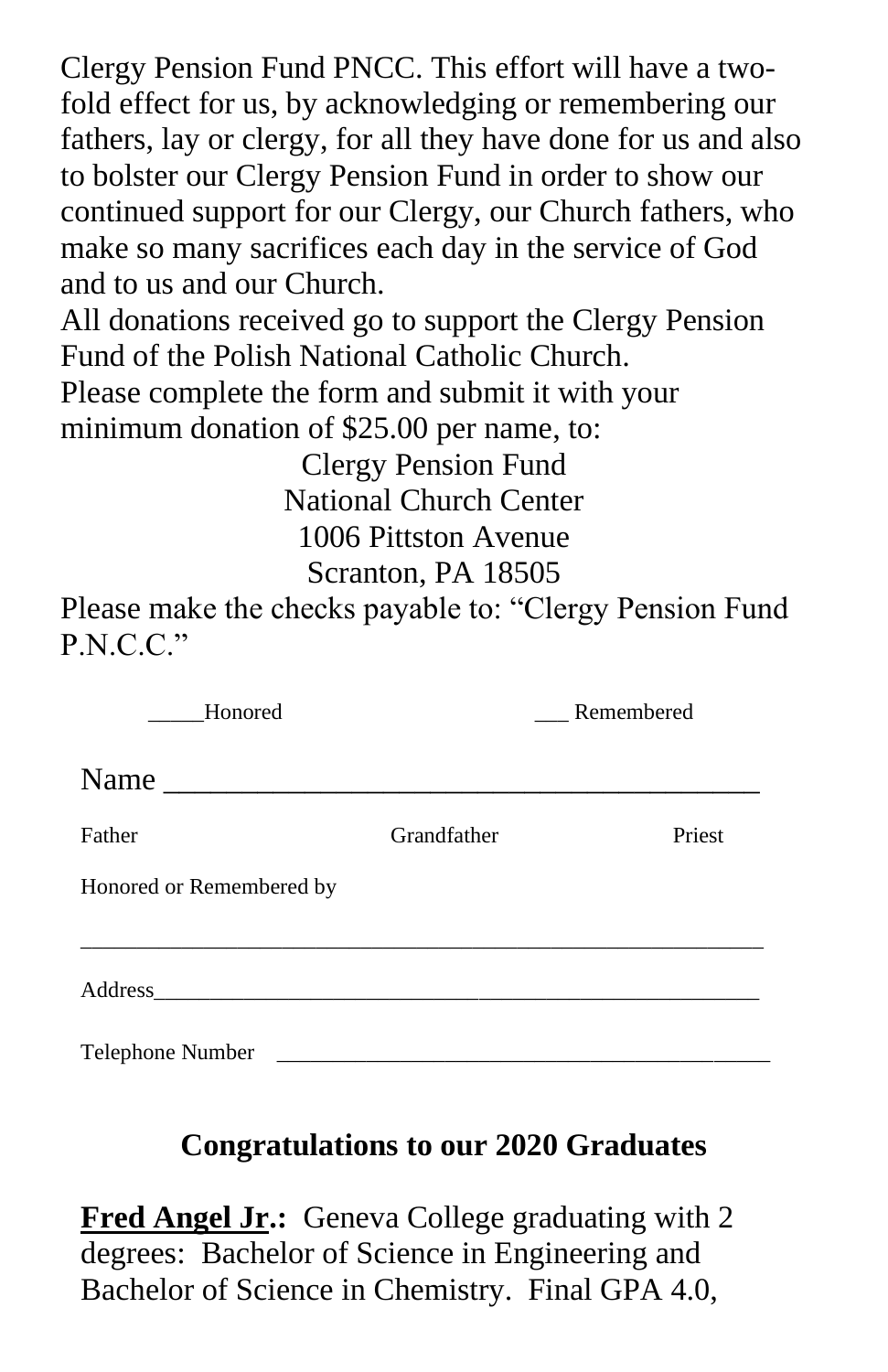Summa Cum Laude and one of the College Valedictorians. Member of the Geneva College Honors Program, Member if the Chemistry Club and American Society of Civil Engineers. Fred has accepted an Associate Chemical Engineer position at Savannah River Remediation in Aiken, S.C. as a federal contractor that processes weapons grade nuclear waste generated during the cold War.

**Jenna Ruozzi:** Graduate McKeesport Area School District, member of the McKeesport Marching Band and Concert Band for 4 years. She the band section leader during her senior year. She was also in the Winterguard and Indoor Percussion units. Jenna will be attending the Pittsburgh Career Institute for their Vet Tech program.

**Jacob Ghetian:** Elizabeth Forward High School where he graduated with high honors. Awarded the Martin and Pat Craighead Memorial Scholarship and the Penn State Greater Allegheny Academic Scholarship where he will be attending. A member of the National Honor Society, participated in the musicals "Legally Blonde" and



"Anything Goes." A 3- year Letterman in Track and Field grades 7-12; Indoor Track grades 11-12 and Cross-Country grades 11-12. Jacob will be inducted as a Sacristan in Holy Family Parish.

### **YMSR Spiritual Retreat**

The President of the United YMSofR of the Polish National Catholic Church, Nick Kazinetz, offers an invitation to all men of the church to attend the upcoming Bishop Bilinski Memorial Men's Spiritual Retreat June 18-20. Sign-ups can be done by filling out this online doc